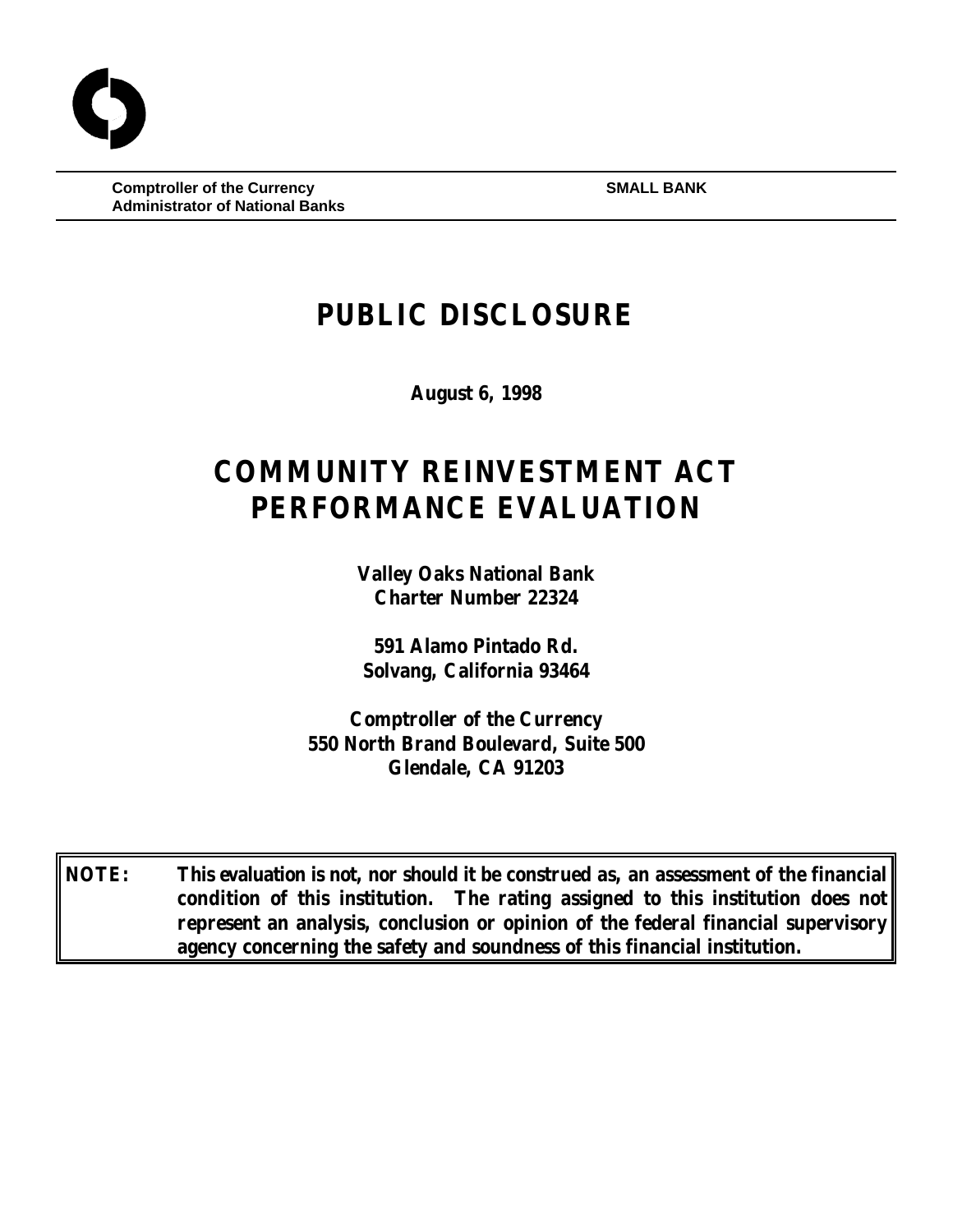### **GENERAL INFORMATION**

*The Community Reinvestment Act (CRA) requires each federal financial supervisory agency to use its authority when examining financial institutions subject to its supervision, to assess the institution's record of meeting the credit needs of its entire community, including low- and moderateincome neighborhoods, consistent with safe and sound operation of the institution. Upon conclusion of such examination, the agency must prepare a written evaluation of the institution's record of meeting the credit needs of its community.* 

*This document is an evaluation of the Community Reinvestment Act (CRA) performance of Valley Oaks National Bank prepared by The Office of the Comptroller of the Currency, the institution's supervisory agency, as of August 6, 1998. The agency rates the CRA performance of an institution consistent with the provisions set forth in Appendix A to 12 CFR Part 25.*

## **INSTITUTION'S CRA RATING:** This institution is rated **"Satisfactory."**

- A majority of the bank's loans were originated within the Assessment Area.
- The bank has a satisfactory record of lending to individuals of low-and moderate-income levels and to small businesses with annual revenues of less than \$1 million.
- The bank's loan-to-deposit ratio meets the standards for satisfactory performance.
- We found no evidence of any discriminatory lending practices.
- The bank received no complaints associated with its CRA performance.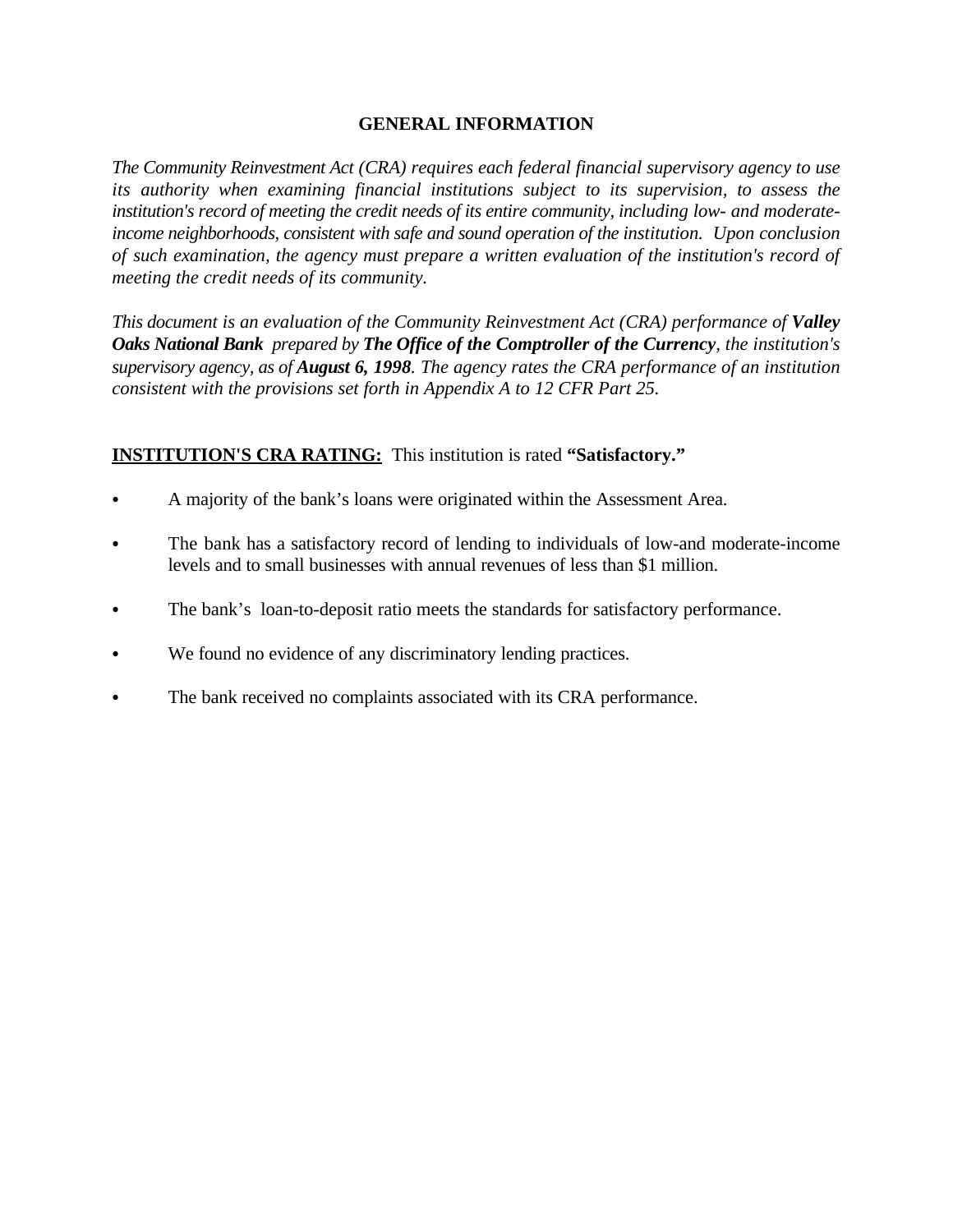#### **DESCRIPTION OF INSTITUTION:**

Valley Oaks National Bank (VONB) was established in February 1992. VONB is a \$44 million community bank located in the city of Solvang, in the Santa Ynez Valley area of Santa Barbara County. The bank has one full service office located in Solvang, California, with an automatic teller machine (ATM) attached and one stand alone ATM located in the nearby El Rancho shopping center. VONB is a full-service bank and offers traditional deposit and loan products. The bank also provides courier services to businesses within their community.

The primary lending focus of VONB is commercial and real estate lending. As of June 30, 1998, the bank had \$33 million in loans outstanding, which comprise 75 percent of total assets. The loan portfolio consists of: 41 percent commercial; 34% real estate secured; and, 25 percent consumer loans. The bank established a mortgage loan department in early 1997. The bank does not fund mortgage loans, but acts as a broker to pre-qualify consumers seeking traditional home loan financing.

#### **DESCRIPTION OF ASSESSMENT AREA:**

VONB's assessment area meets the requirements of the regulation. The assessment area is located within the Santa Barbara County Metropolitan Statistical Area. The assessment area includes the cities of Solvang, Buellton, and the townships of Santa Ynez and Los Olivos. The assessment area contains four census tracts, of which two are middle-income and two are upper-income. There are no low- or moderate-income census tracts within the bank's assessment area.

The table below provides a breakdown of family income levels within the assessment area based upon the 1990 statewide median family income of \$41,289. The updated 1997 Department of Housing and Urban Development (HUD) median family income has now increased to \$51,400.

| <b>FAMILY INCOME LEVELS WITHIN THE ASSESSMENT AREA</b> |               |               |  |  |  |
|--------------------------------------------------------|---------------|---------------|--|--|--|
| <b>Income Classification</b>                           | # of Families | % of Families |  |  |  |
| Low Income                                             | 723           | 13%           |  |  |  |
| Moderate Income                                        | 753           | 14%           |  |  |  |
| Middle Income                                          | 1,287         | 24%           |  |  |  |
| <b>Upper Income</b>                                    | 2,694         | 49%           |  |  |  |
| <b>Total</b>                                           | 5,457         | 100%          |  |  |  |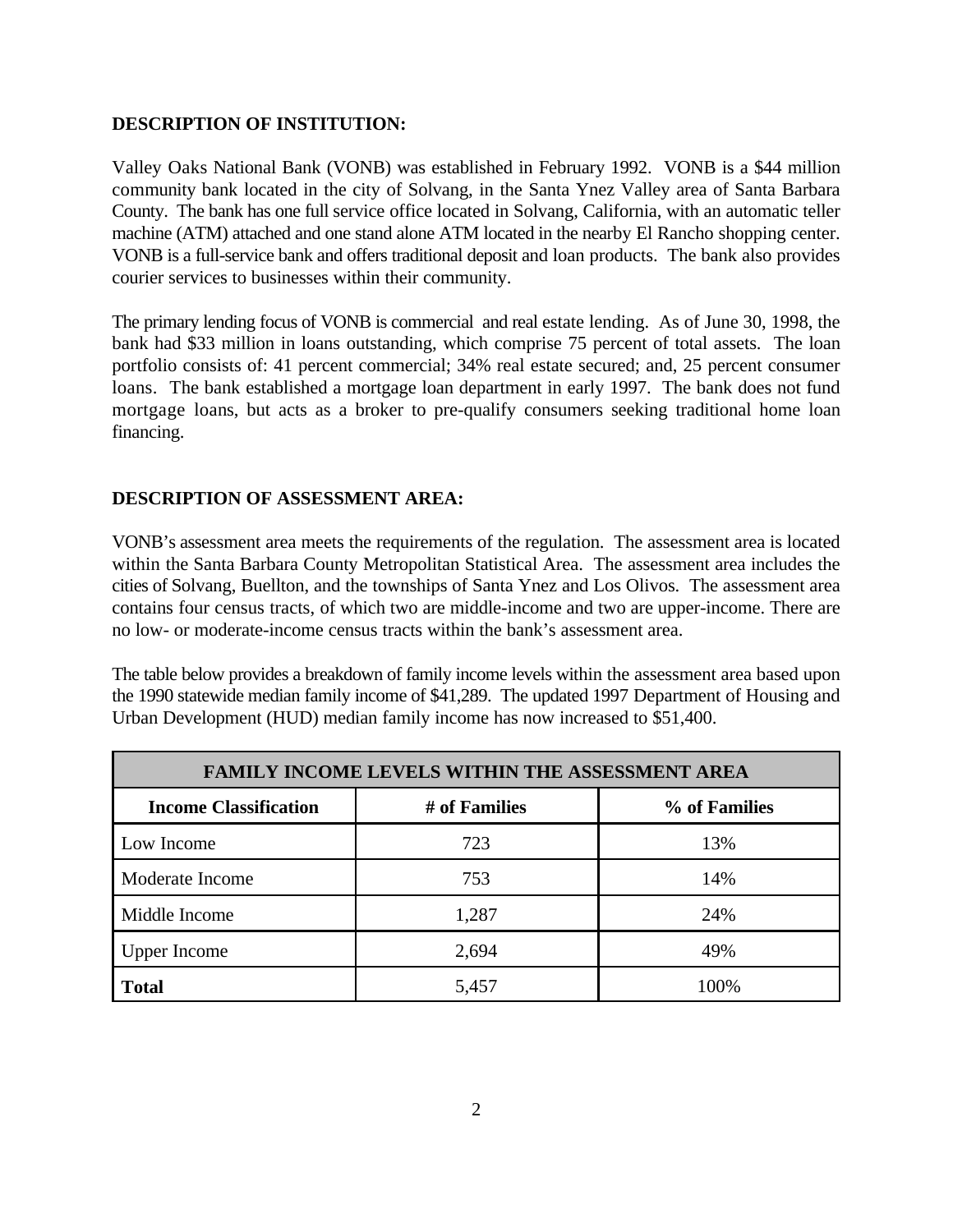The 1990 U.S. Census indicates that the average median housing value for the bank's assessment area is \$304,824. The total housing stock consists of 63 percent owner occupied and 29 percent rental units. The remaining 8 percent are vacant housing units.

Dun and Bradstreet reported a total of 1,425 businesses within the assessment area. Of those businesses, 83 percent had annual revenues of less than \$1million.

Tourism and retail services are the primary industries within the assessment area. The community is experiencing an economic rebound which has improved employment opportunities and stabilized real estate values. The largest employers are local hotels, restaurants, and facilities such as the Santa Ynez Chumash Indian casino and the Alisal guest ranch. The casino is the largest employer in the area.

The bank operates in a competitive environment. There are several branches of commercial banks, regional-sized savings and loans, thrift institutions and other financial service providers. Competitors range from independent community financial institutions to branches of large financial organizations.

As part of this examination, we considered information obtained from two community contacts. Our contacts indicate that the credit needs of the assessment area are for loans to small businesses, loans to consumers, and loans to fund affordable housing projects. Our contacts included a city government agency and an economic development agency.

#### **DEFINITIONS:**

**Median Family Income (MFI):** The median income determined by the United States Census Bureau every ten years and used to determine the income level category of the census tracts.

**Low-Income:** Income levels that are less than 50 percent of the MFI.

**Moderate-Income:** Income levels that are at least 50 percent and less than 80 percent of the MFI.

**Middle-Income:** Income levels that are at least 80 percent and less than 120 percent of the MFI.

**Upper-Income:** Income levels that are 120 percent or more than the MFI.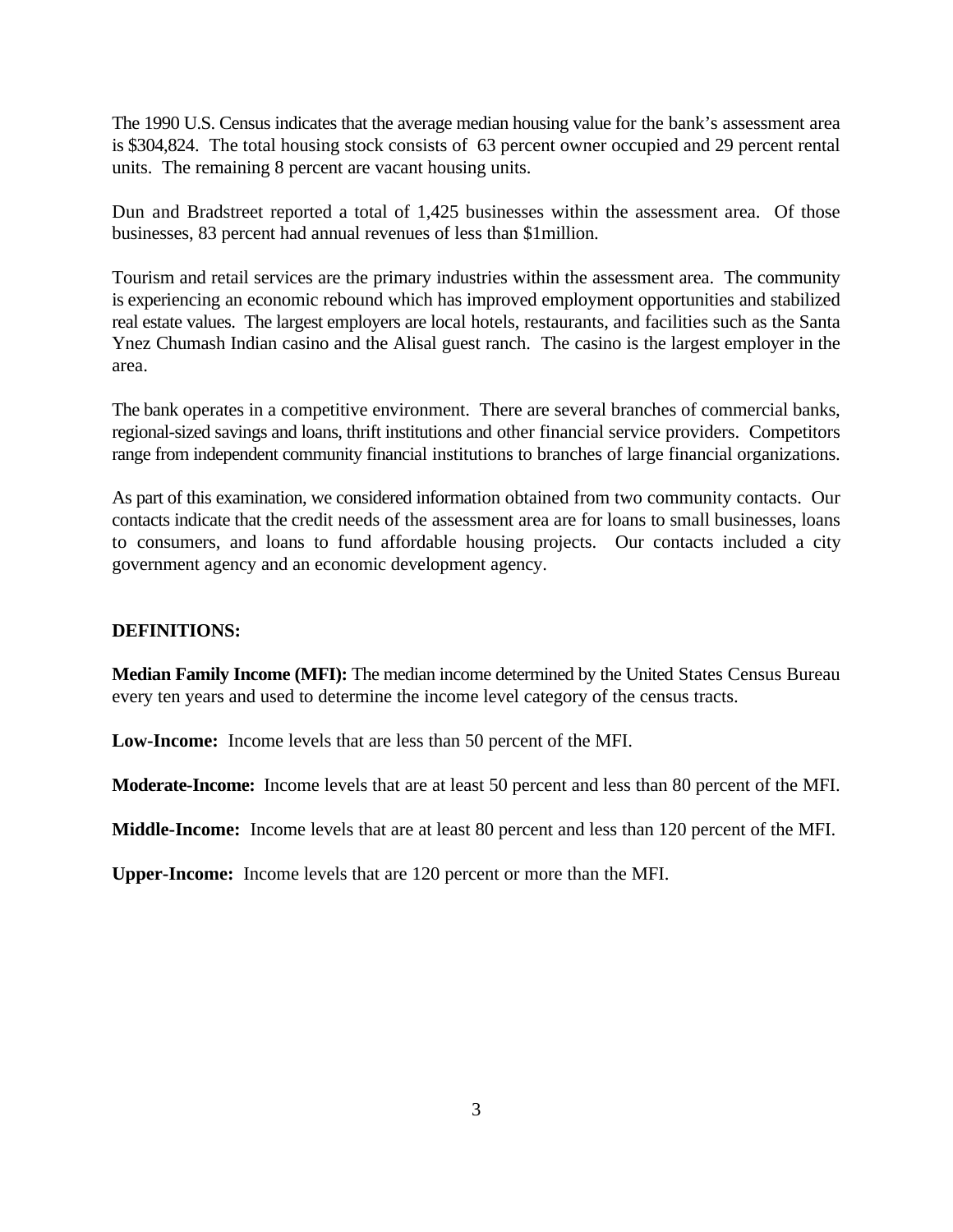#### **CONCLUSIONS WITH RESPECT TO PERFORMANCE CRITERIA:**

Our conclusions are based upon a review of all loans originated by the bank from July 1, 1995 through June 30, 1998. We used loan data developed by the bank that listed all loans originated for the same time period. We sampled a combination of 30 consumer and business loan files to confirm the accuracy of the information. Our review showed that bank provided information is reliable.

#### **Lending in the Assessment Area**

#### *VONB originated a majority of its loans within the assessment area.*

We found that the bank originated 66%, by dollars, and 64%, by number, of loans within its assessment area.

| <b>LENDING WITHIN THE ASSESSMENT AREA</b>                    |                                                                |                   |  |  |
|--------------------------------------------------------------|----------------------------------------------------------------|-------------------|--|--|
| <b>Total Loans By Dollar Amount</b><br>and Number Originated | <b>Total Loans made Within Their</b><br><b>Assessment Area</b> | <b>Percentage</b> |  |  |
| \$43,037,101                                                 | \$28,324,469                                                   | 66%               |  |  |
| 680                                                          |                                                                | 64%               |  |  |

#### **Lending to Borrowers of Different Income Levels and Businesses of Different Sizes**

### *The bank's distribution of loans reflects a reasonable penetration of lending to individuals of different income levels and businesses of different sizes.*

Our analysis indicates that VONB actively lends to individuals of all income levels. The table illustrates that 32 percent of all consumer and real estate loans originated within the assessment area were to individuals of low- and moderate-income levels. This compares favorably to the 27 percent of low- and moderate-income families living within the AA. The following tables summarizes the results of our sample.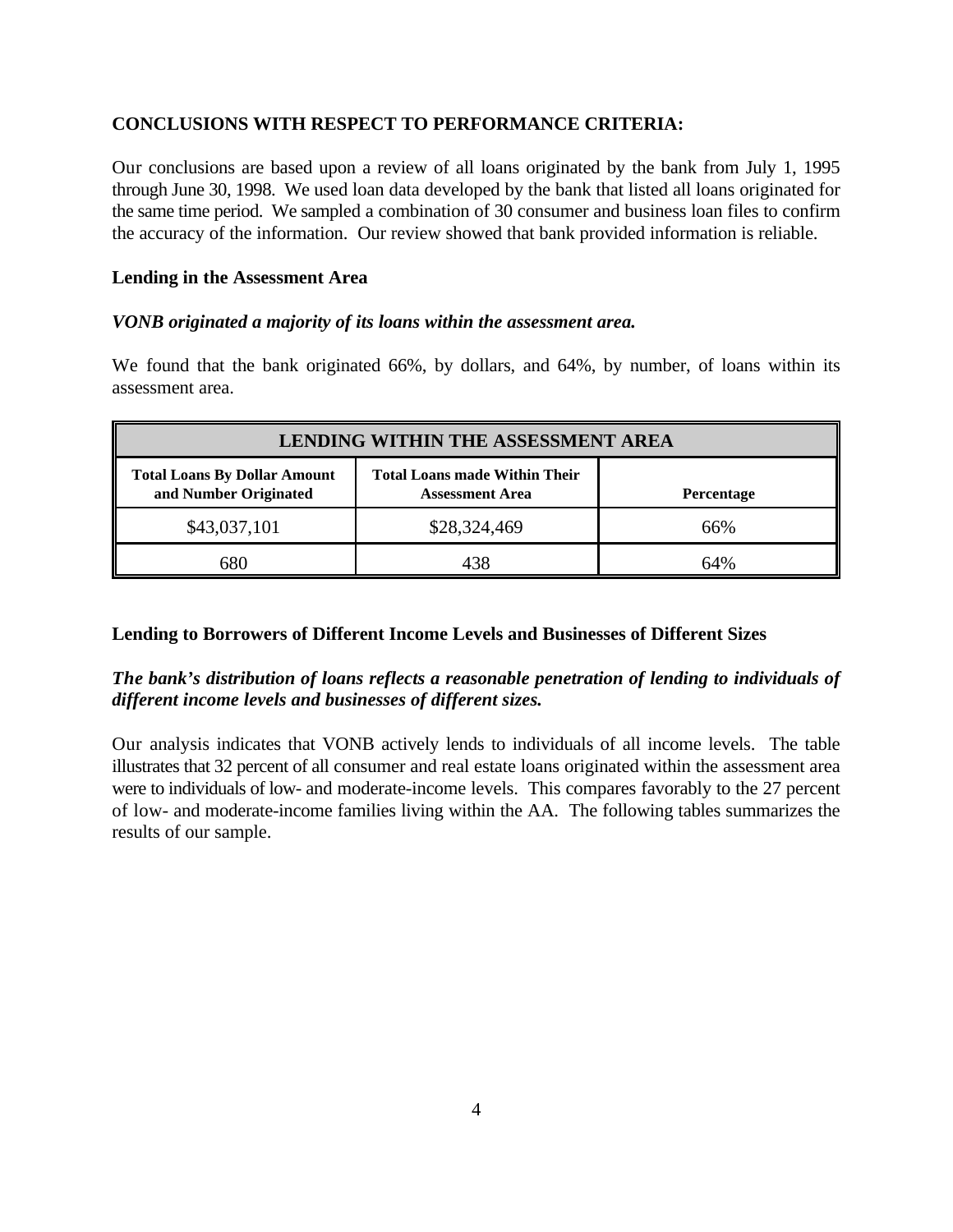| <b>EXTENSIONS OF CREDIT TO INDIVIDUALS OF DIFFERENT</b><br><b>INCOME LEVELS</b> |              |             |                                                                           |  |  |
|---------------------------------------------------------------------------------|--------------|-------------|---------------------------------------------------------------------------|--|--|
| <b>Income Level of</b><br><b>Borrower</b>                                       | # Loans Made | % of Sample | % Families Within the<br><b>Assessment Area by</b><br><b>Income Level</b> |  |  |
| Low                                                                             | 55           | 15%         | 13%                                                                       |  |  |
| Moderate                                                                        | 64           | 17%         | 14%                                                                       |  |  |
| Middle                                                                          | 66           | 18%         | 24%                                                                       |  |  |
| Upper                                                                           | 164          | 44%         | 49%                                                                       |  |  |
| Income info $N/A$                                                               | 25           | 6%          | 0%                                                                        |  |  |
| Total                                                                           | 374          | 100%        | 100%                                                                      |  |  |

The table below shows that all of the business loans originated within the bank's assessment area were to businesses with annual revenues of less than \$1 million.

| <b>DISTRIBUTION OF BUSINESS LOANS BY ANNUAL REVENUE</b> |                                           |                                            |  |  |
|---------------------------------------------------------|-------------------------------------------|--------------------------------------------|--|--|
|                                                         | <b>Number of Loans</b><br><b>Reviewed</b> | <b>Percent of Loans</b><br><b>Reviewed</b> |  |  |
| Revenues less than \$1 million                          | 64                                        |                                            |  |  |
| Revenues of \$1 million and greater                     |                                           |                                            |  |  |
| <b>Total Business Loans:</b>                            | 64                                        |                                            |  |  |

#### **Geographic Distribution of Loans**

We did not conduct an analysis of the geographic distribution of loans. This analysis would not be meaningful because VONB's assessment area does not include low- or moderate- income census tracts.

#### **Loan-to-Deposit Ratio**

VONB's eight quarter average loan-to-deposit ratio compares favorably with other similarly situated institutions given its size, financial condition, and operating environment. VONB's eight quarter average loan-to-deposit ratio for the period ending March 31, 1998 was 72 percent. The eight quarter average loan-to-deposit ratio of four similarly situated banks in the surrounding area was 64 percent.